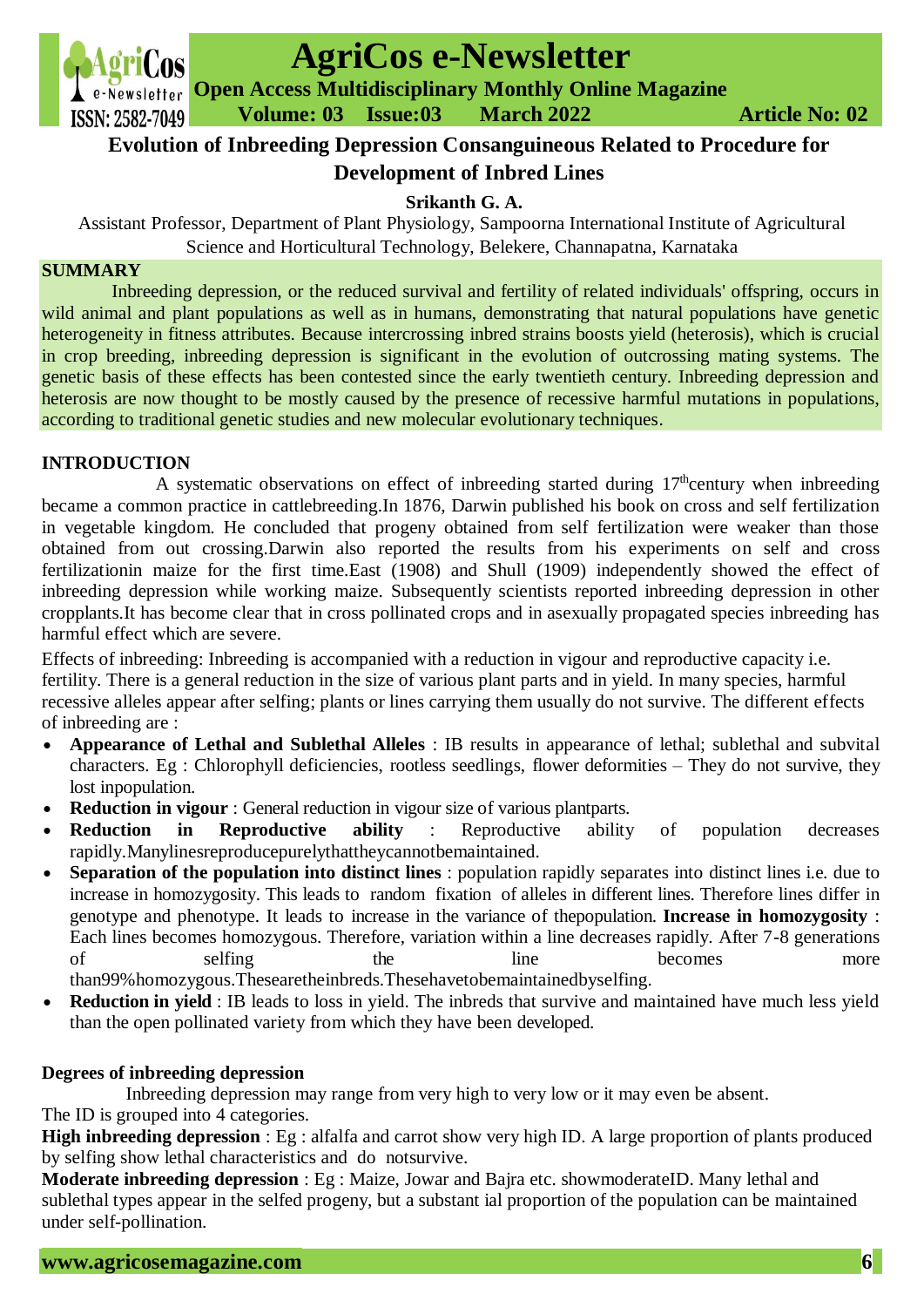**Low inbreeding depression** : Eg : Onion, many Cucurbits, Rye and Sunflower etc. show a small degree of ID. A small proportion of the plants show lethal or subvital characteristics. The loss in vigour and fertility is small ; rarely a line cannot be maintained due to poorfertility.

Lack of inbreeding depression : The self-pollinated species do not show ID, although they do show heterosis. It is because these species reproduce by self-

fertilizationandasaresult,havedevelopedhomozygousbalance.

#### **Procedure for development of inbred lines and their evaluation**

**Development of inbred lines:** Inbred lines are developed by continues self fertilization of a cross-pollinated species. Inbreeding of an OPV leads to many deficiencies like loss of vigour, reduction plant height, plants become susceptible to lodging, insects and pests andmany other undesirable characters appear. After each selfing desirable plants are selected and self pollinated or sib pollinated. Usually it takes 6-7 generations to attain near homozygosity. An inbred line can be maintained by selfing or sibbing. The purpose of inbreeding is to fix the desirable characters in homozygous condition in order to maintain them without any geneticchange. **Evaluation of inbred lines:** After an inbred line is developed, it is crossed with other inbreds and its productiveness in single and double cross combination is evaluated. The ability or an inbred to transmit desirable performance to its hybrid progenies is referred as its combiningability.GCA : The average performance of an inbred line in a series of crosses with other inbred lines is known asGCA.SCA : The excessive performance of a cross over and above the excepted performance basedon GCA of the parents is known as specific combining ability. Thus GCA is the characteristic of parents and SCA is characteristic of crosses or hybrids.

#### **The inbreds are evaluated in following way.**

**Phenotypic evaluation:** It is based on phenotypic performance of inbreds themselves. It is effective for characters, which are highly heritable i.e. high GCA. Poorly performing inbreds are rejected. The performance of inbreds is tested in replicated yield trials and the inbreds showing poor performance arediscarded. **Top Cross test:** The inbreds, which are selected on phenotypic evaluation, are crossed to a tester with wide genetic eg. An OPV, a synthetic variety or a double cross. A simple way of producing top cross seed in maize is to plant alternate rows of the tester and the inbred line and the inbred line has to be detasselled. The seed from the inbreds is harvested and it represents the top cross seed. The performance of top cross progeny is evaluated in replicated yieldtrainspreferablyoverlocationsandyears.Basedonthetopcrosstestabout50%ofthe inbred are eliminated. This reduces the number of inbreds to manageable size for next step. Top cross performance provides the reliable estimate ofGCA.

**Single cross evaluation:** Out standing single cross combinations can be identified only by testing the performance of single cross. The remaining inbred lines after top cross test are generally crossed in diallel or line x tester mating design to test for SCA. A single cross plants are completely heterozygous and homogenous and they are uniform. A superior single cross regains the vigour and productivity that was lost during inbreeding and can be more vigorous and productive than the original open pollinated variety. production of single cross seed is commerciallyfeasible.

## **Exploitation of Heterosis for modification in inbreeds clones**

When F<sub>1</sub>generation from a cross between two or more purelines, inbreds, clones or other genetically dissimilar populations / lines is used for commercial cultivation, it is called **hybridsvarieties**.

Shull scheme could not be exploited commercially because of the following reasons :

- Superiorinbredswerenotavailableinthosedays.
- Since the female parent was an inbred the amount of hybrid seed produced per acre was low (30-40% of the open pollinated varieties). Therefore, the hybrid seed was moreexpensive.
- The male parent was also was an inbred so there is poor pollen availability. Therefore, more area has to be maintained under male parent. Hence hybrid seed production became moreexpensive.
- The hybrid seed was often poorly developed as it was produced by an inbred and had arelativelypoorgermination.Soitneedshigherseedrate.